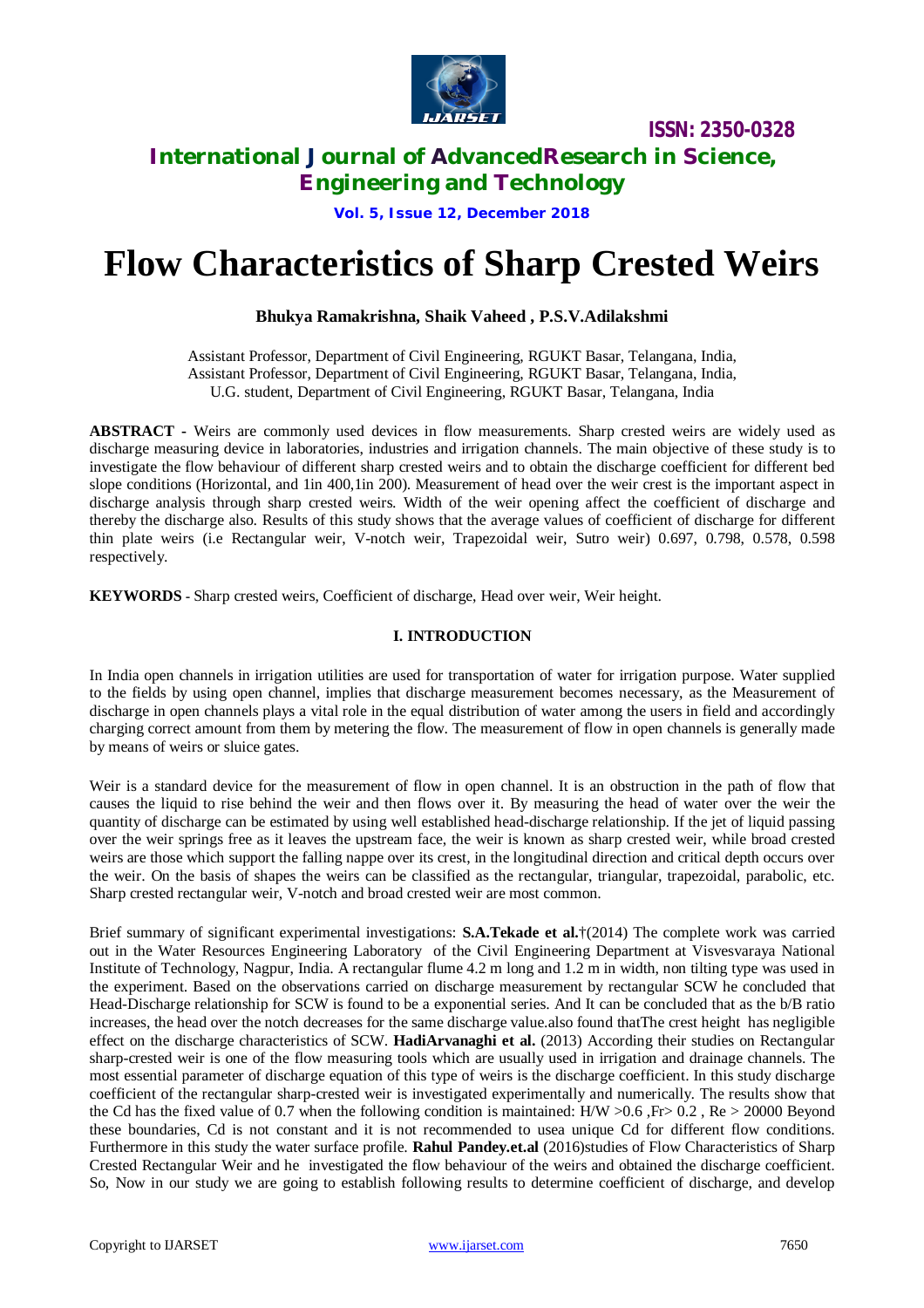

# **International Journal of AdvancedResearch in Science, Engineering and Technology**

**Vol. 5, Issue 12, December 2018**

head-discharge relationship for sharp crested weirs (Rectangular, triangular, Trapezoidal, and sutro weir) with varied slopes of channel.

#### **II. EXPERIMENTAL SETUP AND LABORATORY ACCESSORIES**

The complete work was carried out in the Water Resources Engineering Laboratory of the Civil Engineering Department at Rajiv Gandhi University Knowledge &Technology, Basar, India. A rectangular flume 5 m long and 30c m in width, 45cm height tilting flume was used in the experiment. It consist of sloping set up ranging from negative 1 in 200 to positive 1 in 200. This entire set up is connected with sensors and the values are recorded through arm field software. The experimental setup is a self contained one having circulating arrangement for the water. A 3 HP pump makes the circulating mechanism work efficiently in the flume. The flume is installed with perplex glass sheets as side walls which make the viewing of the experimental run easy. At the entrance into the channel, flow is regulated by converging vertical plates to prevent vortex motion and thus to control the damp fluctuations at the entry of flume. The water after the weir was then collected into a measuring tank with dimension  $4m\times3m$ . A vernier type gauge with accuracy1mm was used for measuring the bed elevation and water surface elevation. Calibration was done before every run of the experiment to prevent instrumental errors. The depth rod was adjusted accurately to the surface of water to get the value of 'H'. While measuring H it was ensured that the flow in the channel was stable and constant. Discharge is maintained for individual run. Fig 2.1 shows the glass sided tilting flume.



**Fig 2.1-**Tilting flume channel

In our Study we are going to perform on sharp crested weirs i.e rectangular, triangular, trapezoidal, sutro weir. Following eq. 2.1, 2.2 and 2.3 are required to measure the discharge for *Rectangular sharp crested weir***:-**

$$
Q = \frac{2}{3} \cdot \frac{c}{d} \cdot \sqrt{2g} \cdot \frac{y^{3/2}}{c}
$$
.................eq. 2.1

**Triangular sharp crested weir:-**

$$
Q = C_d \frac{8}{15} \sqrt{2g} \tan\left(\frac{\theta}{2}\right)
$$
  $y_c^{5/2}$ .................eq.2.2

**Trapezoidal sharp crested weir:-**

Q = ଶ ଷ C d <sup>b</sup>ඥ2݃ y c 3/2 + C d ଼ ଵହ ඥ2݃ݐܽ݊ ቀ ଶ ቁ y c 5/2 ..............eq.2.3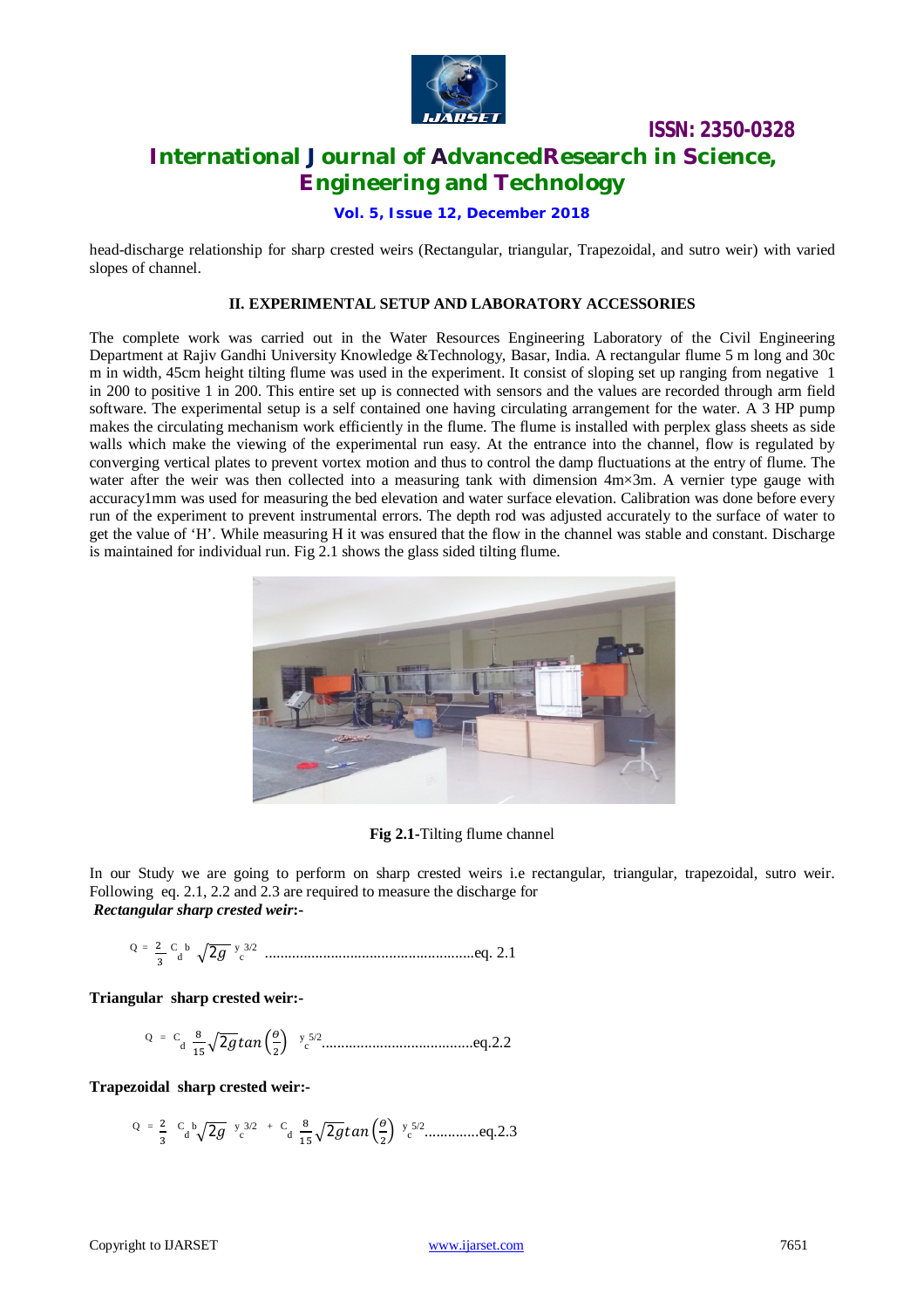

# **ISSN: 2350-0328 International Journal of AdvancedResearch in Science,**

**Engineering and Technology**

**Vol. 5, Issue 12, December 2018**

**Sutro weir:-**

$$
Q = C_0
$$
 ( $Y_{\text{datum}} + \frac{2}{3} a$ ) ……………………eq.2.4

C<sup>0</sup> = 2 b C<sup>d</sup> ( 2 g ) 0.5 a 0.5……………………………..eq.2.5

Where C<sub>0</sub>=The proportionality constant, a=0.030(m), b=0.050(m), Y<sub>datum</sub>= Depth above datum, y<sub>base</sub>=Depth above base of rectangular weir(m),  $y_{\text{origin}}$ =Depth above origin of upper part of weir(m)  $C_d$ = Coefficient of discharge, Q= rate of discharge in Litre/sec  $,B=$  width of channel in cm  $g=$  gravitational acceleration in cm/s<sup>2</sup>, H= head over the weir/spillway

#### **III. RESULTS AND DISCUSSION**

Experiment has been done in a laboratory flume with glass made walls. The flume length, width and height are 5, 0.35 and 0.45 m, respectively. Water enters the flume through a stilling system. Then flow passes over the weir and finally flow discharges to the settling basin of the flume. There is a weirs downstream the settling basin which is calibrated to measure the flow rate. Water surface elevation in the flume is measured by a needle type level meter which accuracy is about 0.1 mm For different flow rates and different bed slope conditions (i.e horizontal,1 in 400). The obtained values were tabulated in following tables.(3.1),(3.2) and discharge-head, Discharge-coefficient of discharge curve for rectangular Sharp crested weir are shown in fig. (3.1),(3.2),(3.3) and (3.4).

| Table 3.1: Discharge, head, coefficient of discharge of Rectangular Sharp Crested Weir with slope of Horizontal. |  |  |  |
|------------------------------------------------------------------------------------------------------------------|--|--|--|
|                                                                                                                  |  |  |  |

| $\sim$ $\sim$<br>Up stream depth<br>(mm) | <b>Head with crest</b><br>height<br>(mm) | <b>Head over weir</b><br>(mm) | <b>Flow rate</b><br>(1/s) | <b>Coefficient of</b><br>discharge<br>(cd) |
|------------------------------------------|------------------------------------------|-------------------------------|---------------------------|--------------------------------------------|
| 130                                      | 120.5                                    | 45.5                          | 1.9                       | 0.663                                      |
| 140                                      | 131.5                                    | 56.5                          | 2.7                       | 0.681                                      |
| 150                                      | 140                                      | 65                            | 3.7                       | 0.695                                      |
| 160                                      | 149.5                                    | 74.5                          | 4.3                       | 0.716                                      |
| 170                                      | 159.5                                    | 84.5                          | 5.21                      | 0.716                                      |
| 180                                      | 170.5                                    | 95.5                          | 6.2                       | 0.714                                      |
| 190                                      | 179                                      | 104                           | 6.9                       | 0.697                                      |



**Fig 3.1**-**Discharge-Head curve Rectangular Sharp crested weir**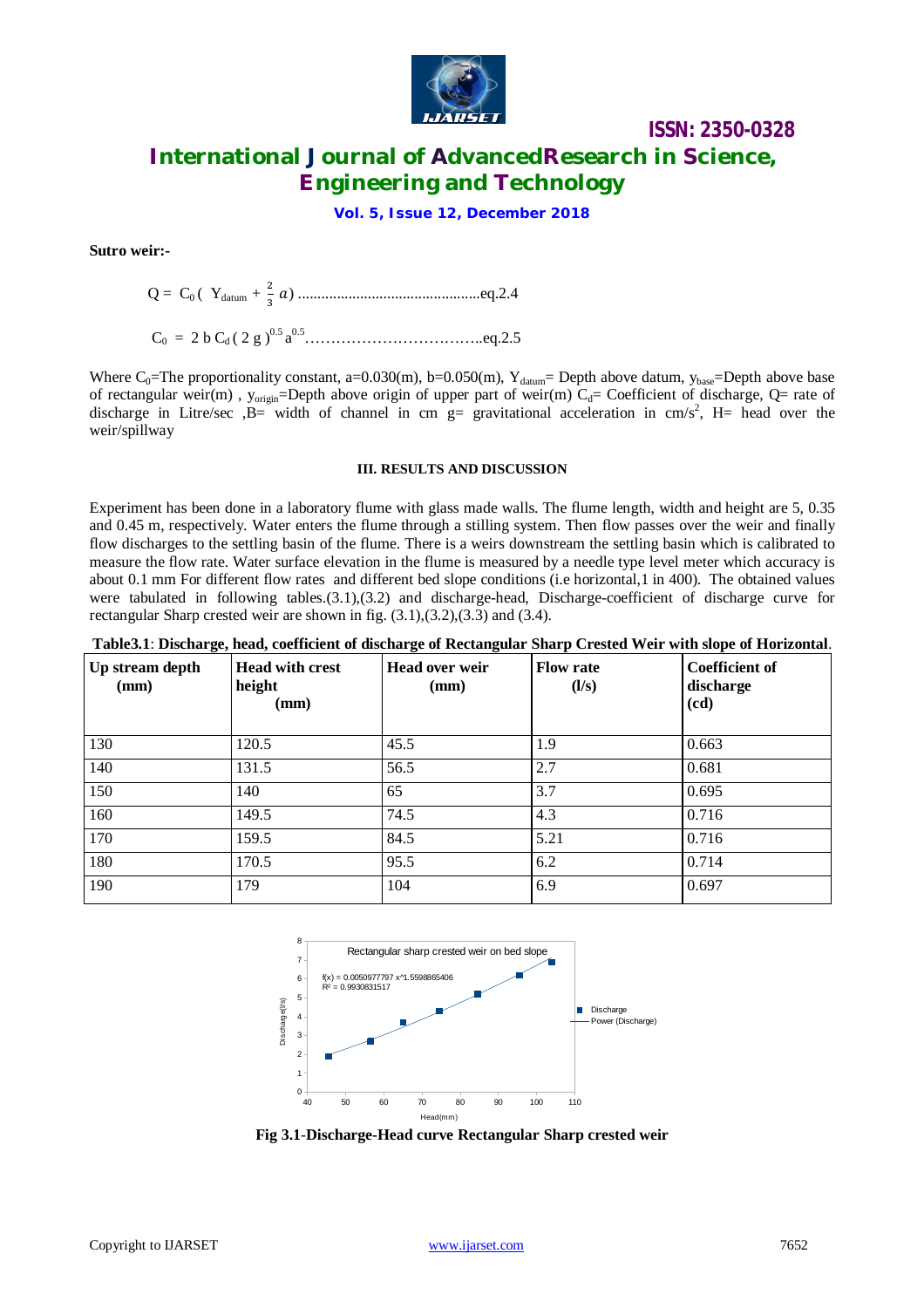

# **International Journal of AdvancedResearch in Science, Engineering and Technology**

## **Vol. 5, Issue 12, December 2018**



**Fig3.2-Discharge-coefficient of discharge curve for Rectangular weir**

Table 3.2: Discharge, head, coefficient of discharge of Rectangular Sharp Crested Weir with slope of 1 in 400

| Up stream depth<br>(mm) | <b>Head with crest</b><br>height<br>(mm) | <b>Head over weir</b><br>(mm) | <b>Flow rate</b><br>(1/s) | <b>Coefficient of</b><br>discharge<br>(cd) |
|-------------------------|------------------------------------------|-------------------------------|---------------------------|--------------------------------------------|
| 130                     | 124                                      | 49                            | 2.5                       | 0.705                                      |
| 140                     | 135                                      | 60                            | 3.2                       | 0.71                                       |
| 150                     | 145                                      | 70                            | 3.9                       | 0.72                                       |
| 160                     | 150.3                                    | 75.3                          | 4.4                       | 0.723                                      |
| 170                     | 163.8                                    | 88.8                          | 5.5                       | 0.71                                       |
| 180                     | 175                                      | 100                           | 6.4                       | 0.686                                      |
| 190                     | 181.9                                    | 106.9                         | $\overline{7}$            | 0.718                                      |



**Fig 3.3-Discharge-Head curve for Rectangular weir**